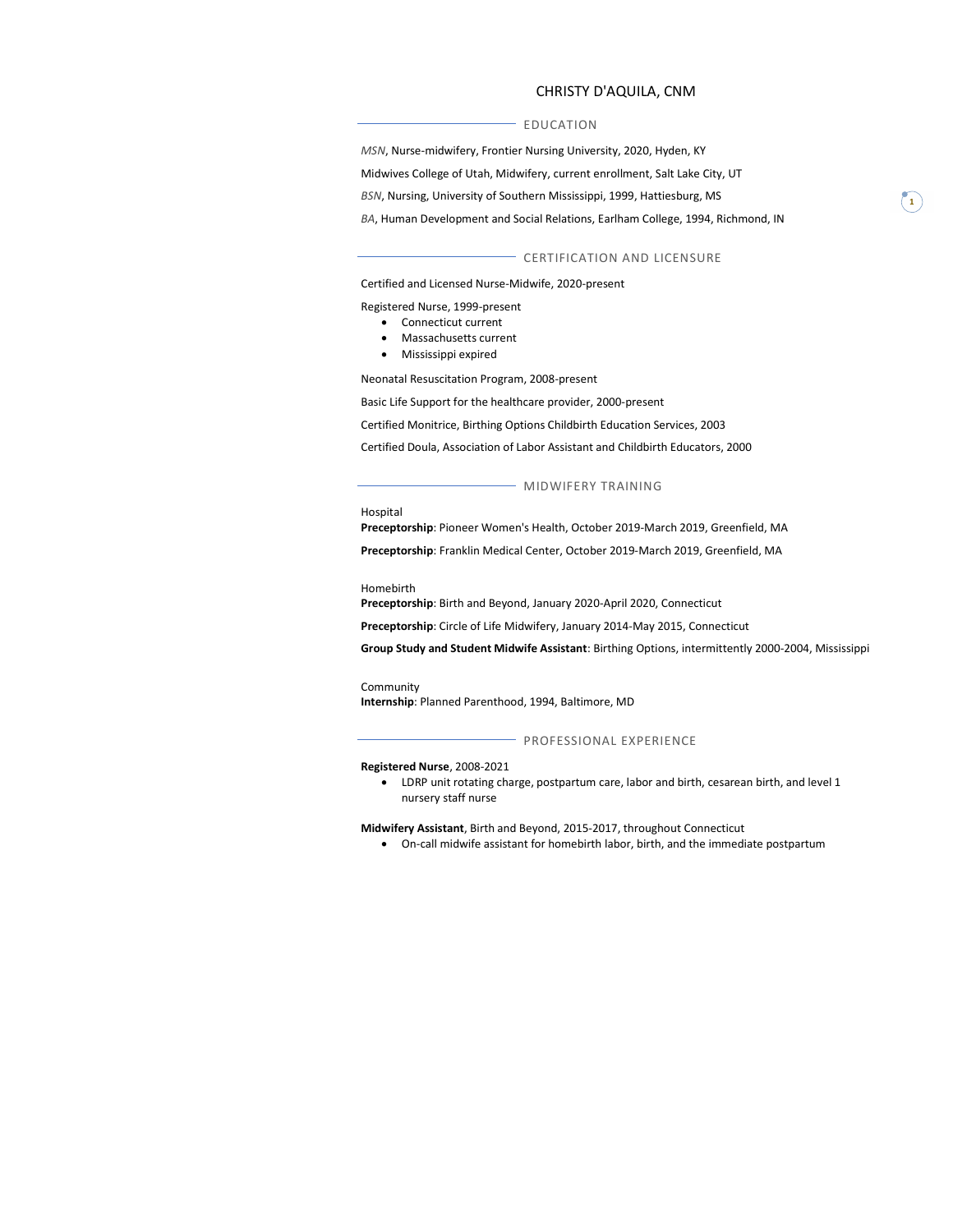#### Registered Nurse, 2004-2008

Staff and charge nurse on a combined adult psychiatric and chemical dependency detox unit

# Registered Nurse, Alliance Healthcare, Meridian, MS

Charge nurse of inpatient adult and adolescent psychiatric units

# Registered Nurse, Brentwood Behavioral Healthcare, Flowood, MS

Charge and staff nurse on inpatient adult and adolescent psychiatric units

#### Registered Nurse, Pine Grove Behavioral Health, Hattiesburg, MS

 Staff and charge nurse on inpatient adult psychiatric, chemical dependency (acute detox and long-term rehabilitation), & eating disorder units

2)

# Registered Nurse, South Central Regional Medical Center, Laurel, MS

New graduate staff RN and scrub on labor and delivery unit and cesarean section OR

#### TEACHING EXPERIENCE

# Childbirth Educator, 2009-2017, Connecticut

• Birthing from Within™ childbirth education classes provided as private and group classes for planning to birth at home, in the hospital, and birth center

## Group facilitator, 2003, Hattiesburg, MS

 Created and facilitated group meetings for clients in an intensive inpatient treatment program at Pine Grove Recovery Center Eating Disorder Unit

Teacher's Assistant, Introduction to Psychology, Earlham College, 1993

Created and facilitated small group discussions with students on a weekly basis

#### - STUDY ABROAD

Israel and the West Bank, Earlham College Peace and Global Studies Program, 1992

Nicaragua election observer, United Methodist Church, 1990

# - HONORS AND AWARDS

Jessie Smith Noyes Scholarship, Frontier Nursing University, 2019 ANEW Traineeship Scholarship, Frontier Nursing University, 2019

Awarded based on graduate academic achievement

Mother-Friendly Nurse, Coalition for the Improvement of Maternity Services (CIMS), 2012

 Recognition granted following a panel interview reviewing my daily practice as a maternity care nurse

Academic Awards, University of Southern Mississippi, College of Nursing

- Highest Honors
- Highest GPA
- President's List
- Dean's list
- National Dean's List
- National Collegiate Nursing Award